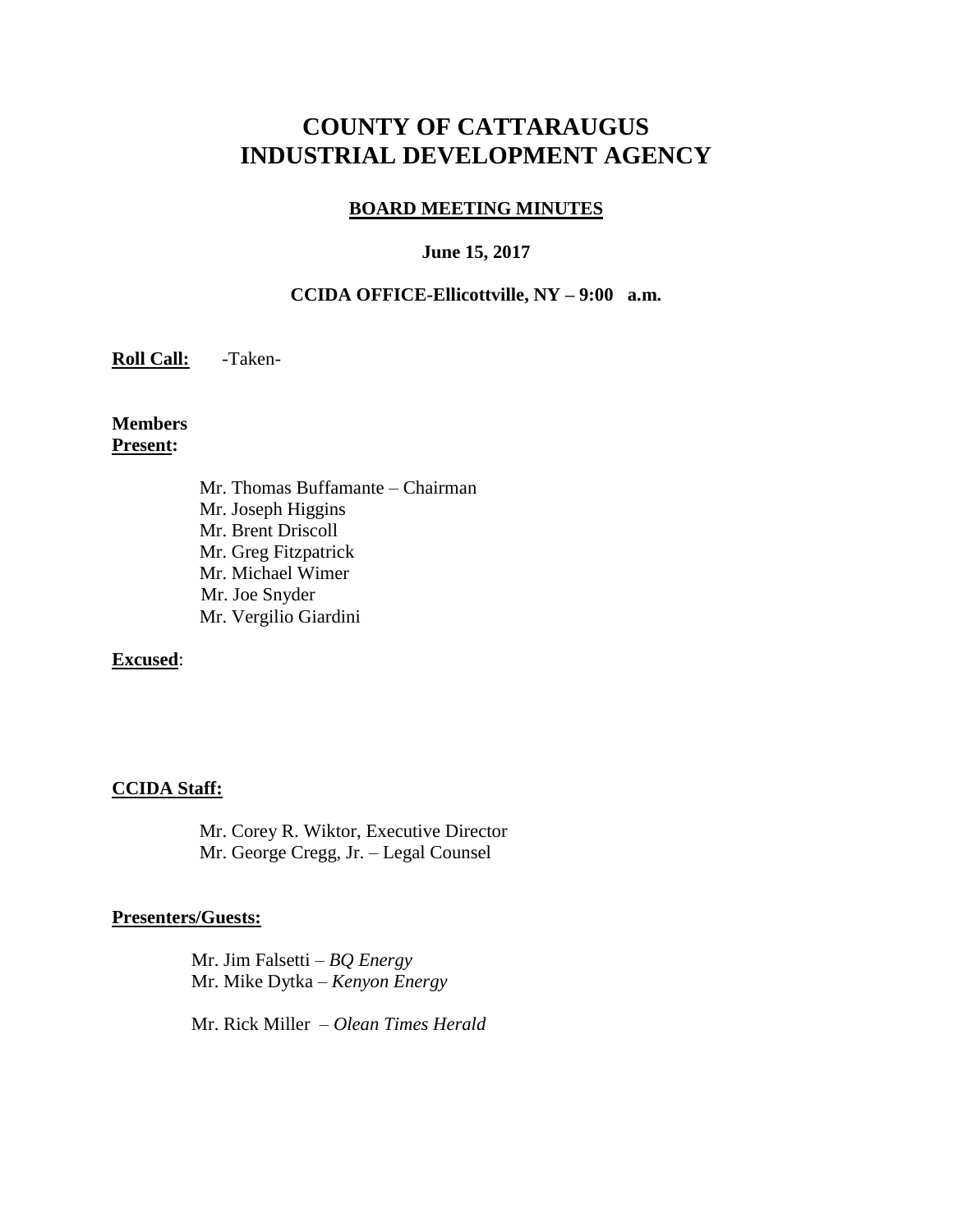Chairman Thomas Buffamante called the meeting to order at 9:00 a.m.

A roll call of the Board of Directors of the CCIDA was taken, all Board Members were present.

# **\*NEW APPLICATIONS/PROJECTS:**

**Solean, Solean West, & Homeridae Projects**: BQ Energy/Steel Winds, LLC. has asked the County of Cattaraugus Industrial Development Agency to consider support via inducing their three (3) proposed Solar Energy projects to be constructed in the City of Olean, to help and reduce the operating costs of St. Bonaventure University, Olean General Hospital and the City of Olean.

BQ Energy is the world's leader in renewable energy projects on Brownfield's and landfills. BQ Energy was created in 2002 specifically to develop wind energy facilities on Brownfield sites. BQ Energy recognized then that such sites offered an outstanding fit for the needs of a great wind project. Often such sites are located on coastal regions, so the wind resource and access to transportation infrastructure are available. Other site assets such as existing power lines also make such development attractive since projects avoid any such new construction.

BQ Energy was among the first to realize this new market and has successfully developed projects such as the Steel Winds facility in Lackawanna, NY and others. Various governments have agreed that this is a preferred path to redevelopment of former industrial properties and have made this into public policy. The US EPA has launched an initiative called Repowering America's Land specifically aimed at further promoting the development of renewable on Superfund and other challenged sites.

In 2008, BQ Energy expanded its work to develop solar photovoltaic projects. These efforts have been focused mostly on community landfills. This design allows the environmental integrity of the landfill to be maintained, while moving landfill properties back into productive reuse for the community.

## *BQ Energy professionally manages all aspects of a project from definition through financing and operation.*

BQ Energy has world class experience in the development of utility scale solar energy facilities. Their staff has worked on projects as small as 50 kw and as large as 10 MW. They have worked on rooftop projects but have built up particular expertise in the sitting of solar energy facilities on landfills and Brownfield's. Such installations beneficially reuse land which may have limited alternative use but which often have good electrical infrastructure. BQ Energy manages all aspects of the development of landfill or Brownfield based solar installations. They will help the customer figure out if a property is suitable for solar redevelopment, then manage all required permitting, design, financing, procurement, equipment selection, construction, commissioning and operation. BQ Energy has worked extensively with communities in public/private partnerships to ensure that the redevelopment is well received and fair to all stakeholders.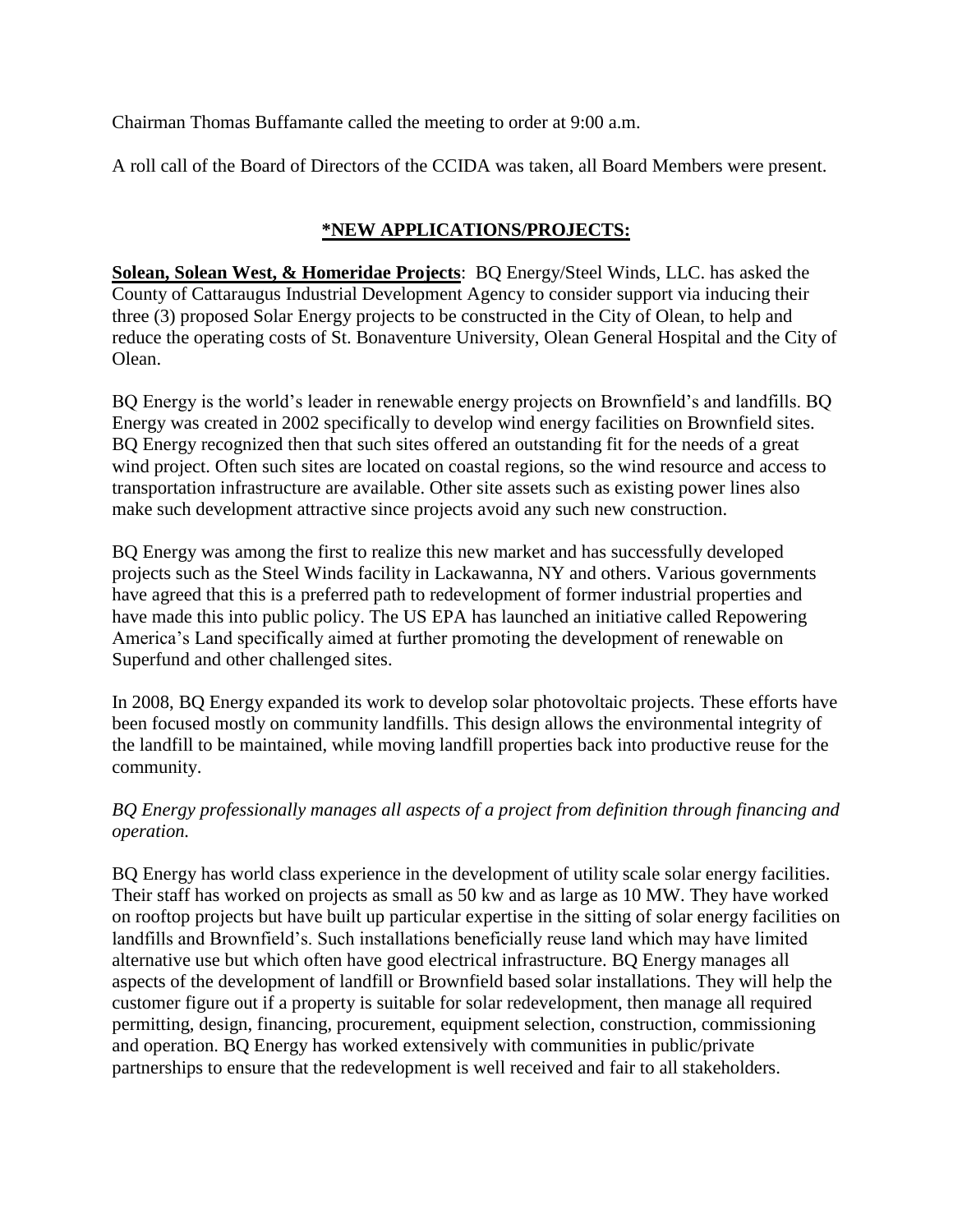#### *Employment:*

This project will create roughly 2/3 new jobs and will also use localized specialized contractors for maintenance contracts throughout the year. In addition, some local construction jobs will be employed for these various projects. Local suppliers will also be utilized as much as possible for the purchase of these products as well.

#### *Investment:* **Total project cost/investment of: \$21,600,000 (+,-)**.

Mr. Wiktor then introduced Mr. Jim Falsetti from BQ Energy and Mr. Mike Dykta from Kenyon Energy to discuss the three (3) solar projects that are being proposed in Olean, NY, to review and discuss their three (3) proposed solar projects in the City of Olean. Mr. Falsetti from BQ Energy first came to Olean in 2013/2014 to start working on a project that would benefit the local community. New York State and NYSERDA were introducing programs to encourage solar in New York State. BQ Energy specializes in Brownfield redevelopment projects across the State, and are very interested in the brownfields located in the City of Olean. These three proposed solar projects would bring clean, green renewable energy to the area. Mr. Falsetti stated that they were the developers of the Steel Winds project in Buffalo. Mr. Falsetti said that BQ Energy started with a discussion at St. Bonaventure University and realized that they would have additional power to sell and went to Olean General Hospital to propose the solar project to them and they also proposed the same project to the City of Olean. All three (3) places were very excited to be able to have a cost savings in their electric.

Mr. Falsetti said they received a tax assessment that was excessively high and they are appealing this assessment with the City/School and County. BQ Energy was unaware that Cattaraugus County had opted out of 487 which would in turn make this project taxable in the eyes of the City/School and County. Mr. Falsetti stated that Cattaraugus County was not listed on the New York State website of Counties opting out of 487. When it was realized that the municipalities had opted out BQ Energy, Mr. Falsetti contacted Corey Wiktor of the IDA to see what could be done. The total investment for these three (3) projects is approximately \$20 Million.(+or-) The savings from St. Bonaventure University, Olean General Hospital, and the City of Olean will go right to their bottom line through credits to their electric bills, and in turn they will pay a fee to BQ Energy for this credit. BQ Energy is currently working on solving the tax assessment issue to move forward with the project. They are not operational yet however hopefully they will be in the very near future at Solean and Solean West. The Homeridae LLC project will not be operational at the same time as the others but will be online in the very near future also. BQ Energy is currently working on getting the tax issue resolved as soon as possible.

Mr. Fitzpatrick asked if these solar credits were only available to non-profits. Mr. Falsetti stated that BQ Energy has been more successful with non-profits however; the credits are available to all Companies.

Mr. Wiktor discussed the Wind PILOT that was negotiated several years ago with includes methane digesters, wind mills, and solar panels. All of these items would be exempt from New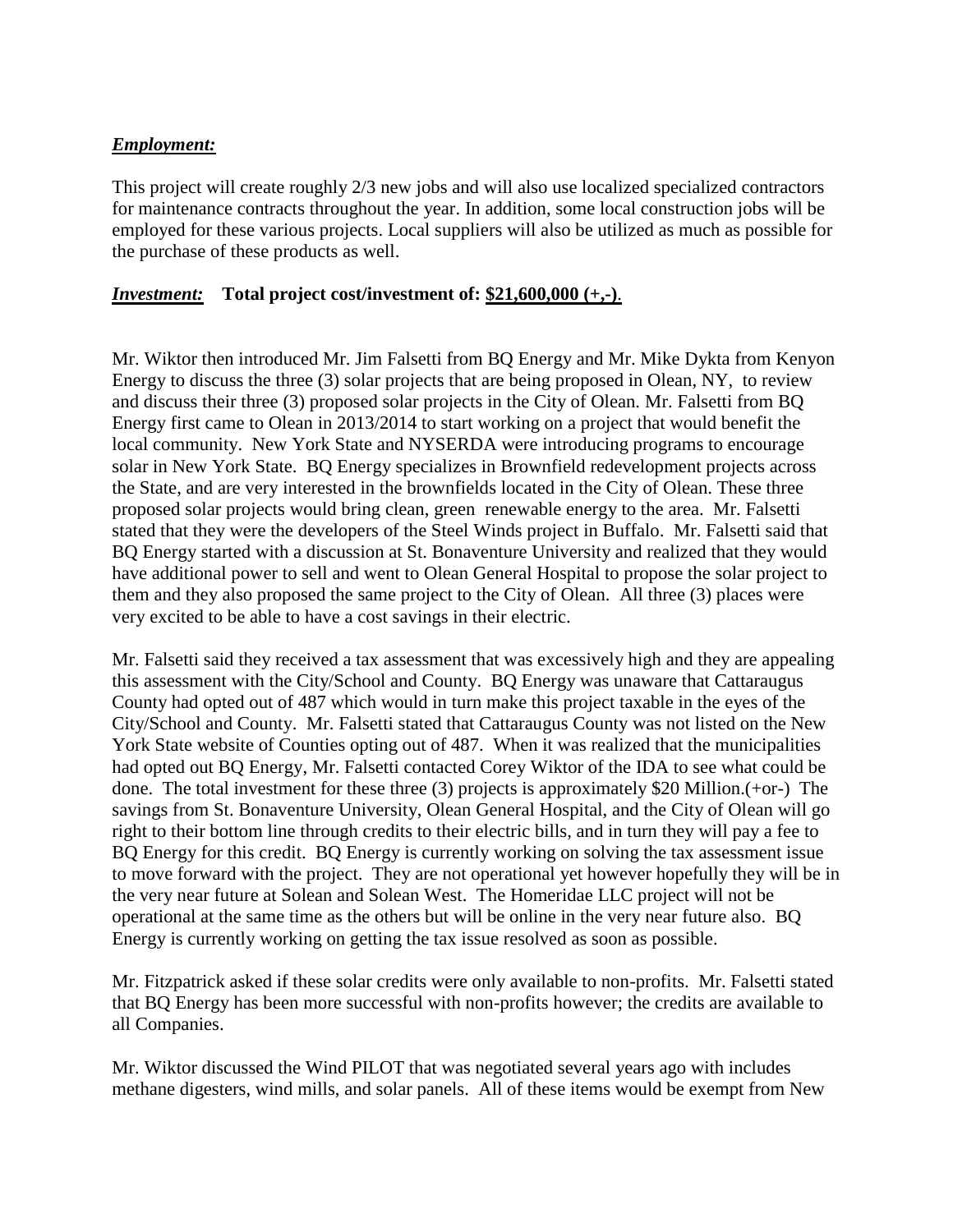York State taxes if not for the RPL 487 that the City, School, and County opted out of. The per mega watt tax rate would not make these projects viable in the State of New York.

Mr. Falsetti also stated that site work and shovel ready work is being done by local contractors. Also an electrical worker will be hired to perform routine maintenance. Further discussion in regards to the feasibility of this project which would not be sustainable long term if not for the New York State – NYSERDA.

Mr. George Cregg, Jr. discussed the PILOT that is currently in place for wind farms which is the closest product we have that would be used to cover this type of solar projects. BQ Energy is asking for \$2,500 per mega watt and our normal wind PILOT is currently at \$5,000 per mega watt. BQ Energy would still be paying property taxes on the land that was purchased, however they would be paying the PILOT payments based on the value added.

There was much discussion in regards to the State and Federal benefits associated with commercial solar projects by the Board as well. The IDA will be conducting meetings with all involved stakeholders to gauge their support and ideas of any potential IDA benefits that may be leveraged to help the project move forward.

### **The Three (3) Proposed Projects**:

**- (#1.) Solean Project** – A 4 MW solar energy photovoltaic plant; 100% of its production will be sold to the St. Bonaventure University (a 501c3 Corporation) under a 25 year contract. *This proposed project would result in an average of \$283,000 per year in direct reduction in operating costs.* **Total project investment is: \$10,075,000.**

# **RESOLUTIONS**:

**A Motion** was made by Joseph Higgins, seconded by Brent Driscoll, **RESOLUTION AUTHORIZING THE EXECUTIVE DIRECTOR OF COUNTY OF CATTARAUGUS INDUSTRIAL DEVELOPMENT AGENCY TO HOLD A PUBLIC HEARING REGARDING A PROPOSED PROJECT TO BE UNDERTAKEN FOR THE BENEFIT OF 1406RB PV LLC.** A Roll Call vote was taken with, Mr. Buffamante, Mr. Higgins, Mr. Driscoll, Mr. Fitzpatrick, Mr. Snyder, Mr. Giardini, and Mr. Wimer and voting yes.

**A Motion** as made by Brent Driscoll, seconded by Michael Wimer, **RESOLUTION DIRECTING THE EXECUTIVE DIRECTOR OF COUNTY OF CATTARAUGUS INDUSTRIAL DEVELOPMENT AGENCY TO TAKE CERTAIN ACTIONS UNDER ARTICLE 8 OF THE ENVIRONMENTAL CONSERVATION ALW IN CONNECTION WITH A PROPOSED PROJECT TO BE UNDERTAKEN FOR THE BENEFIT OF 1406RB PV LLC.** A Roll Call vote was taken with, Mr. Buffamante, Mr. Higgins, Mr. Driscoll, Mr. Fitzpatrick, Mr. Snyder, Mr. Giardini, and Mr. Wimer and voting yes.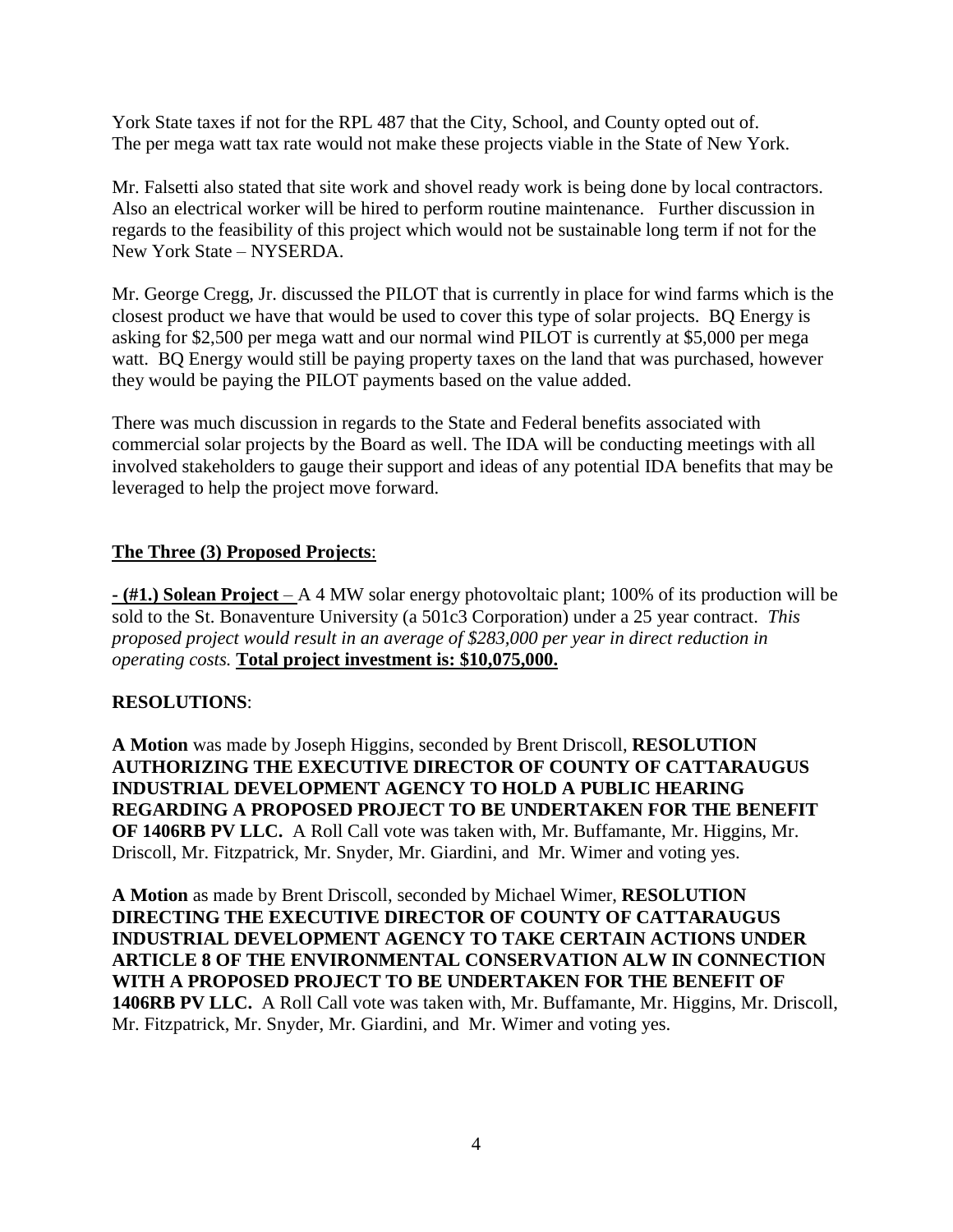**-(#2.)Solean West Project** – A 1.6 MW solar energy photovoltaic plant; 100% of its production will be sold to the Olean General Hospital (a 501c3 Corporation) under a 20 year contract. *This proposed project would result in an average of \$40,000 per year in direct reduction in operating costs.* **Total project investment is: \$5,500,000.**

### **RESOLUTIONS**:

**A Motion** was made by Michael Wimer, seconded by Gregory Fitzpatrick, **RESOLUTION AUTHORIZING THE EXECUTIVE DIRECTOR OF COUNTY OF CATTARAUGUS INDUSTRIAL DEVELOPMENT AGENCY TO HOLD A PUBLIC HEARING REGARDING A PROPOSED PROJECT TO BE UNDERTAKEN FOR THE BENEFIT OF 1496RB PV LLC.** A Roll Call vote was taken with, Mr. Buffamante, Mr. Higgins, Mr. Driscoll, Mr. Fitzpatrick, Mr. Snyder, Mr. Giardini, and Mr. Wimer and voting yes. (*Mr. Buffamante did note that he is a Board Member of Olean General Hospital but has no financial interest or direct involvement in this proposed project.)*

**A Motion** as made by Joseph Higgins, seconded by Brent Driscoll, **RESOLUTION DIRECTING THE EXECUTIVE DIRECTOR OF COUNTY OF CATTARAUGUS INDUSTRIAL DEVELOPMENT AGENCY TO TAKE CERTAIN ACTIONS UNDER ARTICLE 8 OF THE ENVIRONMENTAL CONSERVATION ALW IN CONNECTION WITH A PROPOSED PROJECT TO BE UNDERTAKEN FOR THE BENEFIT OF 1470RB PV LLC.** A Roll Call vote was taken with, Mr. Buffamante, Mr. Higgins, Mr. Driscoll, Mr. Fitzpatrick, Mr. Snyder, Mr. Giardini, and Mr. Wimer and voting yes. (*Mr. Buffamante did note that he is a Board Member of Olean General Hospital but has no financial interest or direct involvement in this proposed project.)*

**-(#3.) Homeridae Project** – A 3.2 MW solar energy photovoltaic plant; 100% of its production will be sold to the City of Olean (a municipal Corporation) under a 25 year contract. This proposed project would result in an average of \$125,000 per year in direct reduction in operating costs. **Total project investment is: \$6,000,000.**

#### **RESOLUTIONS**:

**A Motion** was made by Brent Driscoll, seconded by Gregory Fitzpatrick, **RESOLUTION AUTHORIZING THE EXECUTIVE DIRECTOR OF COUNTY OF CATTARAUGUS INDUSTRIAL DEVELOPMENT AGENCY TO HOLD A PUBLIC HEARING REGARDING A PROPOSED PROJECT TO BE UNDERTAKEN FOR THE BENEFIT OF HOMERIDAE LLC.** A Roll Call vote was taken with, Mr. Buffamante, Mr. Higgins, Mr. Driscoll, Mr. Fitzpatrick, Mr. Snyder, Mr. Giardini, and Mr. Wimer and voting yes.